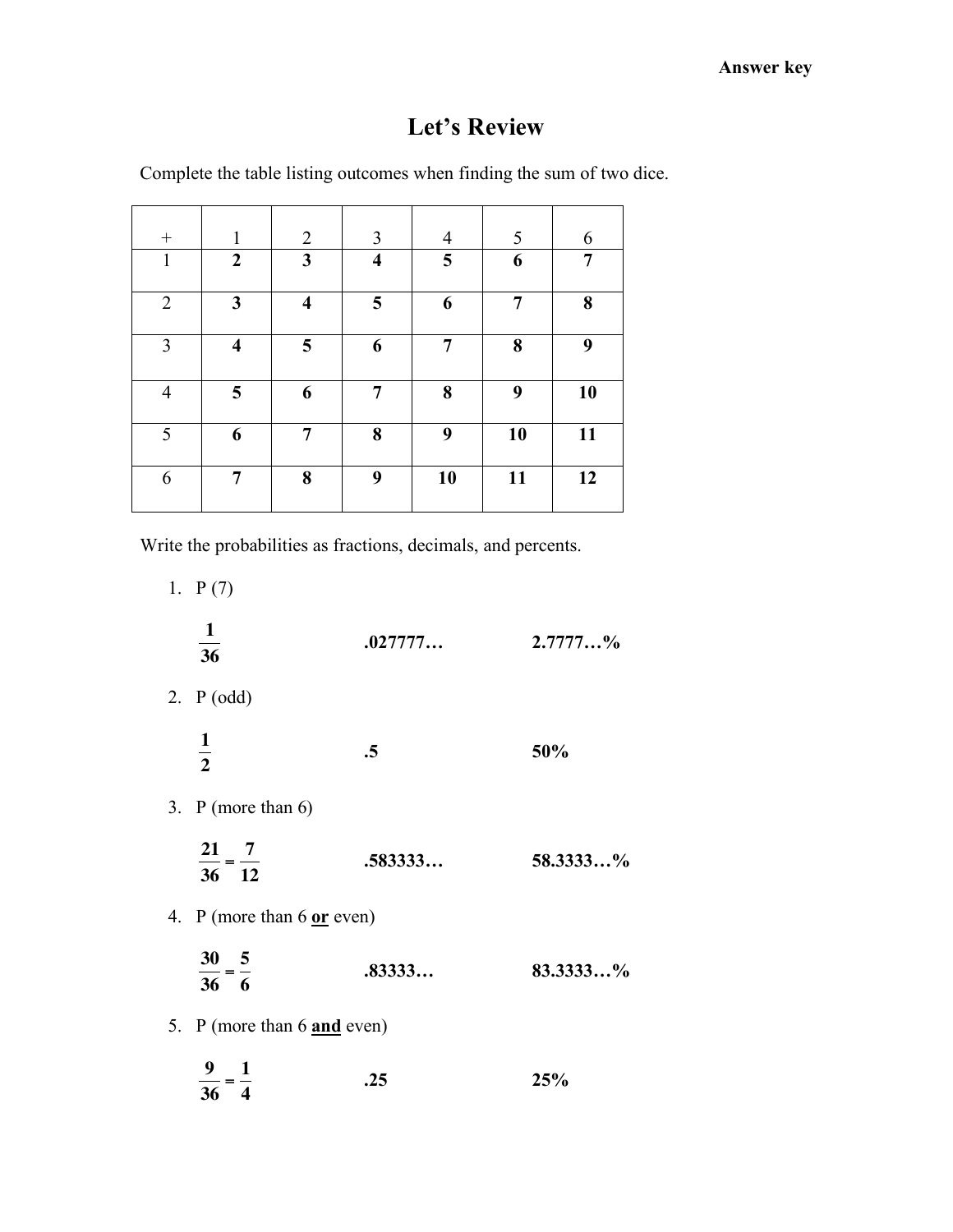Make and complete a table listing outcomes when finding **the product of two spins**.  $(\text{red} = 1, \text{ yellow} = 2, \text{green} = 4, \text{blue} = 5)$ 



| X |   | 2  |    | 5  |
|---|---|----|----|----|
|   |   | 2  |    | 5  |
| 2 | 7 |    | 8  | 10 |
|   |   | 8  | 16 | 20 |
| 5 | 5 | 10 | 20 | 25 |

Write the probabilities as fractions, decimals, and percents.

| 6. $P(1)$                            |       |       |
|--------------------------------------|-------|-------|
| $\frac{1}{2}$<br>16                  | .0625 | 6.25% |
| 7. $P(odd)$                          |       |       |
| $\frac{4}{16} = \frac{1}{4}$         | .25   | 25%   |
| 8. P (more than 10)                  |       |       |
| $\frac{4}{16} = \frac{1}{4}$         | .25   | 25%   |
| 9. P (more than $2 \text{ or }$ odd) |       |       |
| $\frac{14}{16} = \frac{7}{8}$        | .875  | 87.5% |
| 10. P (more than 3 and even)         |       |       |
| $\frac{10}{16} = \frac{5}{8}$        | .625  | 62.5% |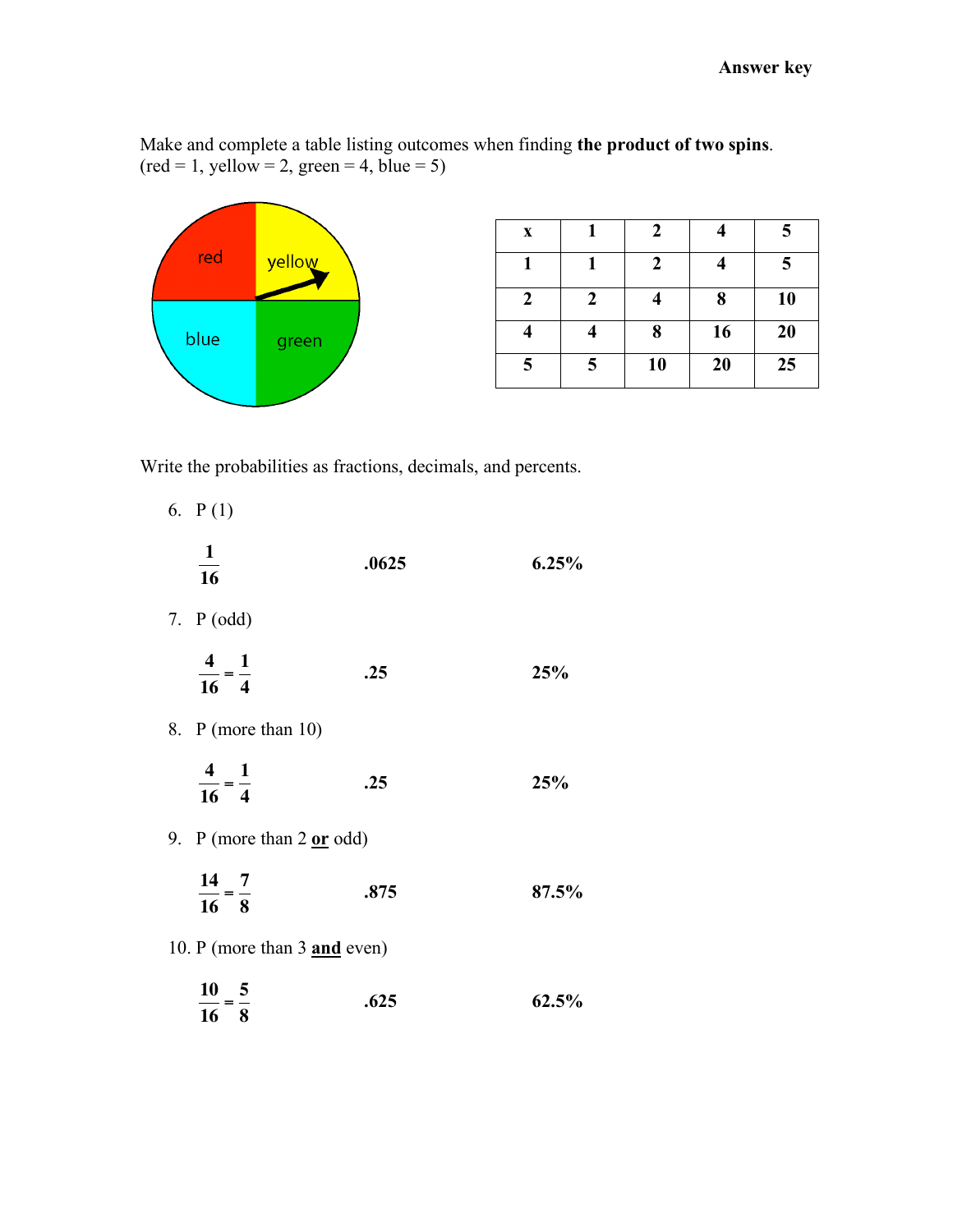## **Biology rules!**

Complete a tree diagram and a sample space chart for problems 1 and 2.

1. What is the probability that a family will have two boys if they have two children?



2. What is the probability that a family will have two boys and a girl (in no particular order) if they have three children?



3. What is the probability that a family with three children will have a boy first, then a girl, and finally a boy? Clue: Use the chart from problem 2 to answer this.

> **P (B,G,B) 1 2**  $\times$ **1 2**  $\times$ **1 2** = **1 8**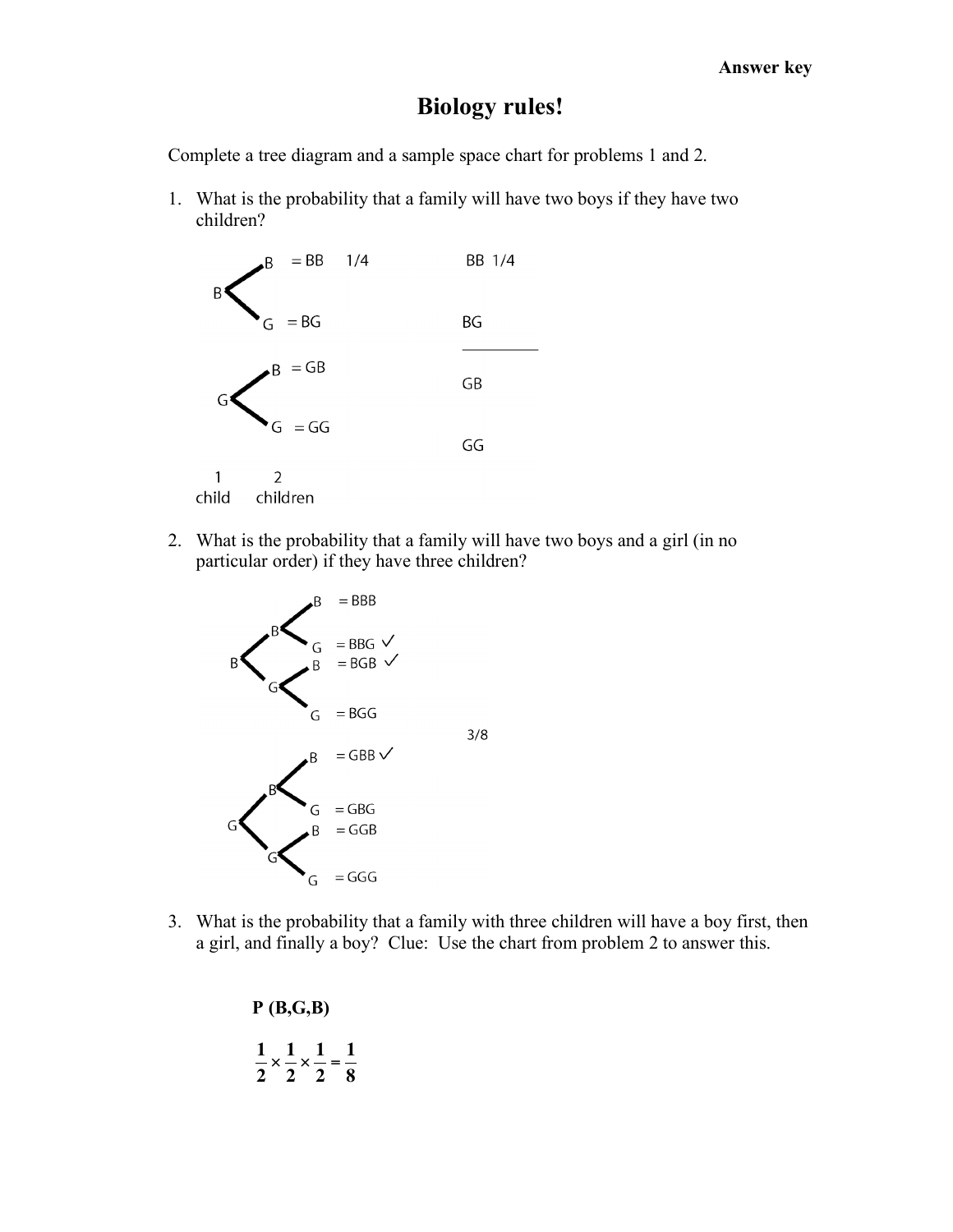4. How many possible outcomes are there for a family of four children?

## **2 choices, 4 children**

## **24** = **16 outcomes**

! 5. What is the probability that the first child in any family will be a girl?

$$
P (girl) = \frac{1}{2} \text{ or } 50\%
$$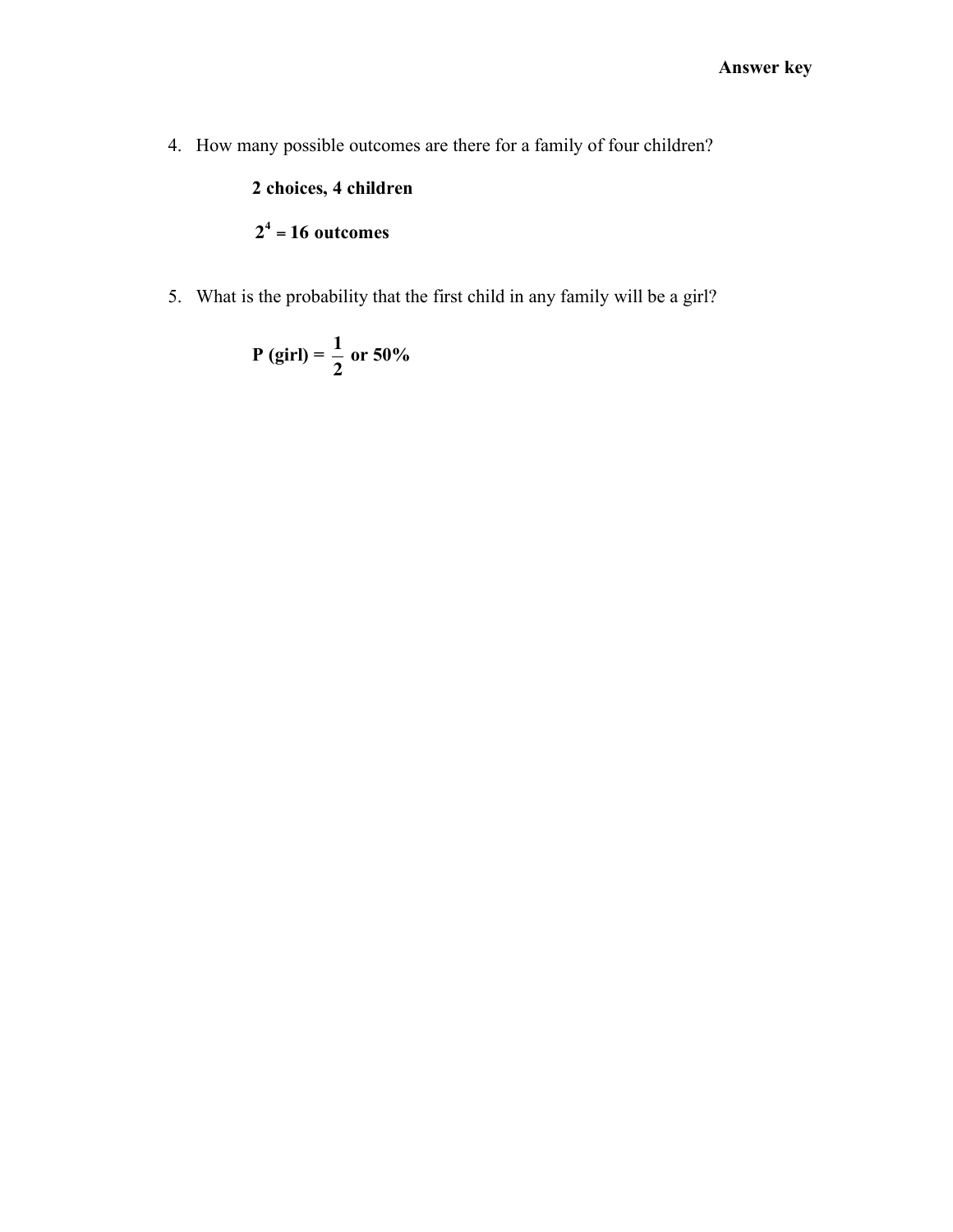## **I could be a biologist!**

**Key terms**: **phenotype**: physical appearance (example: eye color) **genotype**: genetic makeup (examples: BB, Bb, bb)

**homozygous**: same (example: BB or bb) **heterozygous**: different (example: Bb)

**dominant**: uppercase letter (B) **recessive**: lowercase letter (b)

To determine the phenotype (physical appearance) of someone, you can cross traits of potential parents to find the *theoretical probability* of a certain trait being passed on to the offspring. Using a Punnett square is an easy way to do this by using the genotypes (genetic makeup) of the parents.

#### *Complete the Punnett square to determine the probability of each event:*

Cross: (cat) homozygous dominant – black-haired homozygous recessive – white-haired black (BB) White (bb)

|   | B         | B         |
|---|-----------|-----------|
| b | <b>Bb</b> | <b>Bb</b> |
| b | <b>Bb</b> | <b>Bb</b> |

| 1. P(BB) | 2. P (bb) | 3. P(Bb) |
|----------|-----------|----------|
|          |           | 100%     |

Cross: (human) heterozygous dominant – curly-haired homozygous recessive – not curly-haired Curly (Cc) Not curly (cc)

|              | $\mathcal{C}$ | $\mathbf{c}$ |
|--------------|---------------|--------------|
| $\mathbf{c}$ | Cc            | cc           |
| c            | Cc            | cc           |

4. P (curly) 5. P (not curly)

 $\frac{1}{2}$ , **.5,** 50%

 $\frac{1}{2}$ , **.5,** 50%